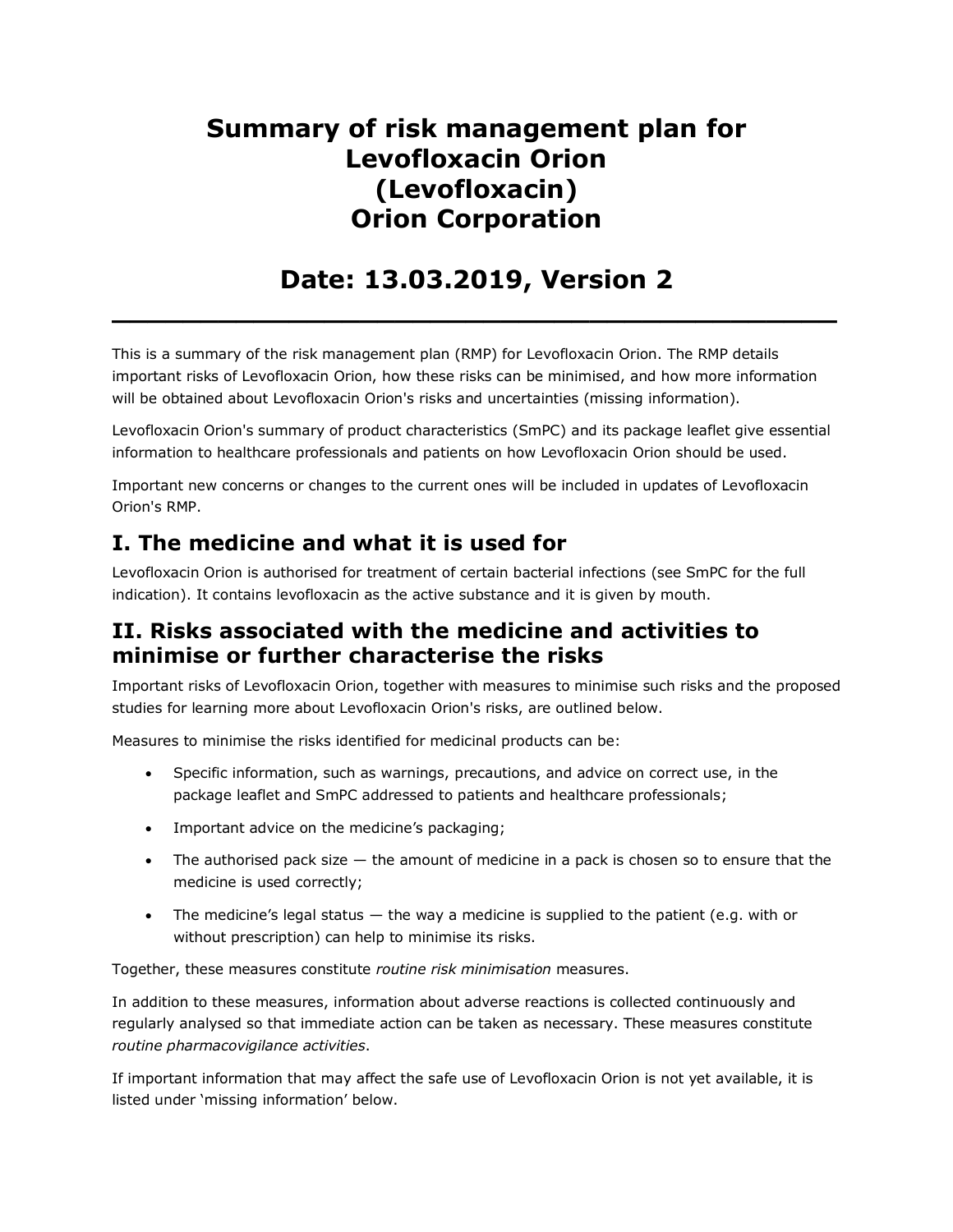#### *II.A List of important risks and missing information*

Important risks of Levofloxacin Orion are risks that need special risk management activities to further investigate or minimise the risk, so that the medicinal product can be safely taken. Important risks can be regarded as identified or potential. Identified risks are concerns for which there is sufficient proof of a link with the use of levofloxacin. Potential risks are concerns for which an association with the use of this medicine is possible based on available data, but this association has not been established yet and needs further evaluation. Missing information refers to information on the safety of the medicinal product that is currently missing and needs to be collected (e.g. on the long-term use of the medicine);

| List of important risks and missing information |                                                     |  |
|-------------------------------------------------|-----------------------------------------------------|--|
| Important identified risks                      | Disabling and potentially long-lasting side effects |  |
|                                                 | Aortic aneurysm and dissection                      |  |
| Important potential risks                       | None identified                                     |  |
| Missing information                             | None identified                                     |  |

#### *II.B Summary of important risks*

The safety information in the proposed Product Information is aligned to the reference medicinal product.

| Important identified risk: Disabling and potentially long-lasting side effects |                                                                                                                                                                                                                                                                                                                                                                                            |  |
|--------------------------------------------------------------------------------|--------------------------------------------------------------------------------------------------------------------------------------------------------------------------------------------------------------------------------------------------------------------------------------------------------------------------------------------------------------------------------------------|--|
| Evidence for linking the risk to<br>the medicine                               | Post-marketing spontaneous and literature data together with<br>non-clinical and clinical information related to the possible<br>underlying mechanisms of long-lasting, disabling and potentially<br>permanent adverse drug reactions (ADRs) provide evidence to<br>support causal relationship between the fluoroquinolones and<br>potentially disabling ADR.                             |  |
| Risk factors and risk groups                                                   | Very rare cases of prolonged (continuing months or years),<br>disabling and potentially irreversible serious adverse drug<br>reactions affecting different, sometimes multiple, body systems<br>(musculoskeletal, nervous, psychiatric and senses) have been<br>reported in patients receiving quinolones and fluoroquinolones<br>irrespective of their age and pre-existing risk factors. |  |
|                                                                                | The risk of tendinitis and tendon rupture is increased in older<br>patients, patients with renal impairment, patients with solid organ<br>transplants, and those treated concurrently with corticosteroids.                                                                                                                                                                                |  |
| Risk minimisation measures                                                     | Routine risk minimisation measures:                                                                                                                                                                                                                                                                                                                                                        |  |
|                                                                                | Information given in SmPC sections 4.4 and 4.8 and PL sections 2<br>and $4.$                                                                                                                                                                                                                                                                                                               |  |
|                                                                                | Additional risk minimisation measures:                                                                                                                                                                                                                                                                                                                                                     |  |